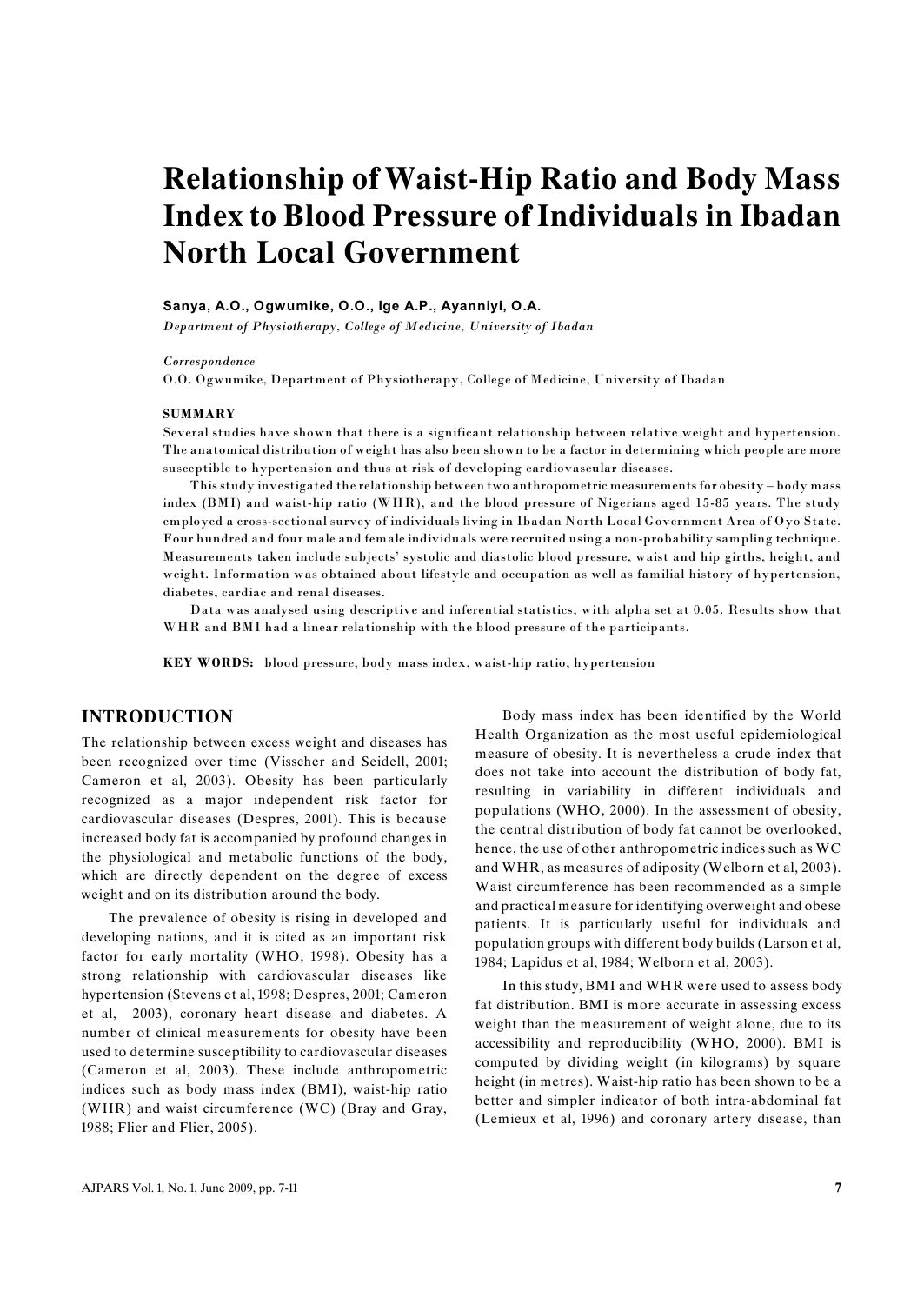BMI (Ohlson et al, 1985). It is less dependent on body size and height (Welborn et al, 2003), but more on hip circumference, which is an index of muscle mass (James, 1996). Waist-to-hip girth ratio is computed as abdominal girth (in centimetres) divided by hip girth (in centimetres), where waist girth represents the smallest girth around the abdomen (natural waist) and hip girth reflects the largest girth measured around the buttocks (McArdle et al, 2000).

Cardiovascular diseases (CVDs) are one of the leading causes of death in both men and women in most Western countries (Padwal et al, 2001). From ages 35-60 years, the systolic and diastolic blood pressure increases at an average of 20/10 mmHg, however, the systolic blood pressure is the most consistent and significant risk factor for CVDs compared to the diastolic blood pressure (Neaton and Wentworth, 1992).

Several studies showing the relationship of WHR, BMI and blood pressure to cardiovascular diseases have been carried out on Caucasians (Lapidus et al, 1984; Larson et al, 1984; Prineas et al, 1993). However, there is a dearth of literature on this type of study on Africans, particularly in Nigeria. This study was therefore designed to investigate the relationship of WHR and BMI to blood pressure in individuals aged 15-85 years in a Nigerian population.

# **MATERIALS AND METHODS**

#### **Participants**

The participants in this study were from designated centres within Ibadan North Local Government Area of Oyo State. They were from Abadina College, University of Ibadan; Methodist Grammar School, Bodija; Alexander Brown Hall, University of Ibadan; as well as from primary health care centres in Agbowo, Barika and Kara in Ibadan. Selection was by a sample of convenience based on the cooperation of the principals of the schools, the management of the primary health care centres as well as readiness of the participants after their informed consent. Male and female participants who met the inclusion criteria for the study were selected using a non-probability sampling technique.

#### **Instrumentation**

- 1. **Inelastic tape measure** (Butterfly model made in China), graduated in centimetres (0-150) was used to measure the waist and hip circumferences.
- 2. **Height metre**: A vertical wooden bar calibrated in centimetres (0-200) with a movable horizontal bar which could be adjusted to touch the vertex of the

participant's head was used to measure the height of the participants.

- 3. **S p h y g m o m a n o m e t e r :** A m e r c u r y -in g l a ss sphygmomanometer calibrated in millimetres of mercury from 0 - 300 mmHg was used to measure the blood pressure of participants to the nearest 1 millimetre of mercury with the aid of a Littman stethoscope (USA).
- 4. **A portable bathroom weighing scale** (Camry) calibrated from 0-120 kg was used to measure body weight to the nearest kilogram.

Prior to the commencement of the study, ethical approval was obtained from the University of Ibadan/University College of Medicine Institutional Review Board. The rationale behind the study, including the procedure was explained to the participants. The participants' weight and height were measured and used to calculate the BMI. The waist circumference was measured with a tape measure to within 1 millimetre midway between the lowest rib and the iliac crest, with the participant in the upright position (WHO, 1998). This was done twice and the average of the two measurements taken as WC. Hip circumference was measured, with the participant standing erect, feet together and on a horizontal plane at the level of the greater trochanters. This was also done twice and the average measurement taken as HC (McArdle et al, 2000). The waist-hip-ratio was calculated by dividing the waist circumference by the hip circumference. Blood pressure measurement by the auscultatory method was done after 5 minutes of allowing the participant to remain in the sitting position. Participants with systolic blood pressure (SBP) > 160 and diastolic blood pressure (DBP) > 100 were classified as being hypertensive (Ostchega et al, 2007).

#### **Treatment of Data**

The mean and standard deviations were calculated for all parameters, while independent t-test was used to compare values obtained for the male and female participants. Pearson product moment correlation was used to investigate the relationship between WHR, BMI and each of systolic and diastolic blood pressures. Significance level was set at  $0.05$ .

# **RESULTS**

#### **Characteristics of Participants**

The study population consisted of 404 individuals (204 males and 200 females) with ages ranging from 15-85 years.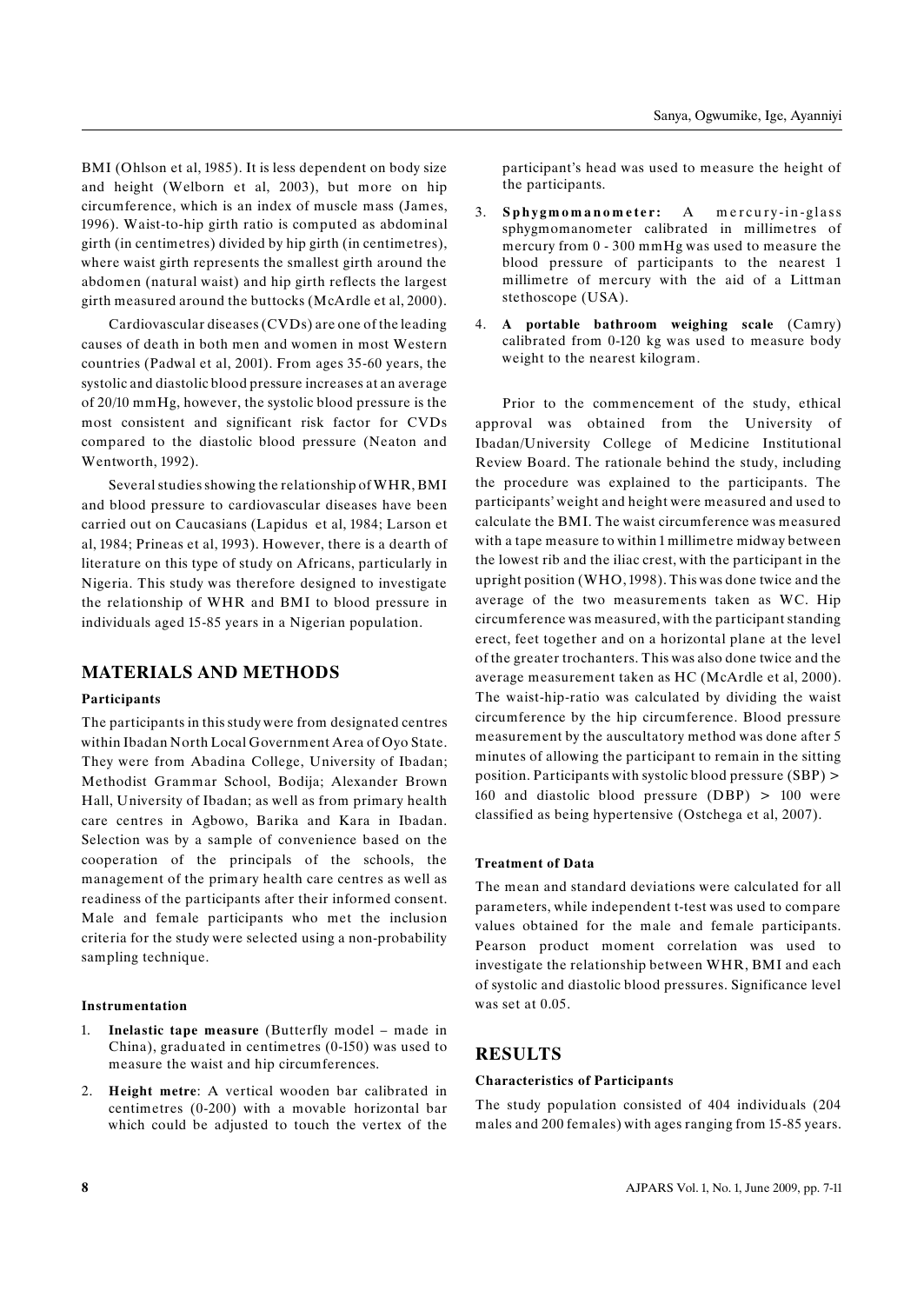These consisted of students (63%), teachers (1.2%), civil servants(5.2%) and artisans (6.25%). Their weights ranged between 30 and 116 kg and heights between 1.05 and 1.85 m. Table 1 below shows the demographic characteristics and the indices of adiposity of the participants. From the table, it can be observed that male participants were significantly taller and heavier  $(P < 0.05)$ , while no significant difference existed in age between the male and female participants ( $P > 0.05$ ). Furthermore, the mean value of WHR for male participants (0.88) fell below the range for the overweight and obese, while the mean value of WHR for female participants fell within the range classified as obese (McArdle et al, 2000). The mean BMI for all the participants fell within the healthy weight range (22-23  $\text{kg/m}^2$ ) (WHO, 2002). A significant difference however existed between the BMI of male and female participants  $(p < 0.05)$ .

#### **Relationship Between Indices of Adiposity and Cardiovascular Variables of Participants**

There was a significant relationship between the systolic blood pressure as well as the diastolic blood pressure, and the indices of adiposity of all the participants ( $P < 0.05$ ) (see in table 2).

#### **Comparison of Indices of Adiposity of Hypertensive and Normotensive Participants**

The participants were further classified as normotensive  $(SBP < 160; DBP < 100)$  and hypertensive  $(SBP > 160; DBP)$  $>100$ ). A significant difference (P < 0.05) was observed between the WHR and BMI of hypertensive and normotensive participants. The hypertensive participants had a significantly higher WHR  $(> 0.9)$  as well as a significantly higher BMI ( $> 25$ kg/m<sup>2</sup>) compared to the normotensive participants (see table 3).

**Table 1.** Demographic Characteristics and Indices of Adiposity in Participants

|                               | All Subjects $X \pm S.D.$ | Male                          | Female                      | Calculated | P-values            |
|-------------------------------|---------------------------|-------------------------------|-----------------------------|------------|---------------------|
|                               |                           | $X \pm S.D.$                  | $X + S.D.$                  | t-value    |                     |
| Age                           | $29.44 \pm 16.85$         | $30.45 \pm 17.69$             | $28.41 \pm 15.93$           | 1.215      | 0.225NS             |
| Weight (kg)                   | $60.19 \pm 13.08$         | $62.34 \pm 13.01$             | $57.99 \pm 12.80$           | 3.389      | 0.001S              |
| Height $(m)$                  | $1.640 \pm 9.08$          | $1.688 \pm 8.335$             | $1.591 \pm 6.80$            | 12.775     | 0.000 S             |
| <b>WC</b>                     | $77.44 \pm 12.59$         | $76.28 \pm 11.03$             | $78.62 \pm 13.93$           | $-1.780$   | 0.062 <sub>NS</sub> |
| HC                            | $89.70 \pm 11.24$         | $87.87 \pm 11.04$             | $91.62 \pm 11.15$           | $-3.450$   | 0.001S              |
| <b>WHR</b>                    | $0.876 \pm 0.17$          | $0.879 \pm 0.20$              | $0.870 \pm 0.14$            | 0.370      | 0.713NS             |
| BMI                           | $22.46 \pm 4.48$          | $21.76 \pm 3.75$              | $22.91 \pm 4.75$            | $-2.690$   | 0.007S              |
| Key:                          |                           |                               |                             |            |                     |
| $=$ Standard deviation<br>S.D |                           | WC<br>$=$ Waist circumference | $BMI = Body mass index$     |            |                     |
| X<br>$=$ Mean value           |                           | HC<br>$=$ Hip circumference   | S<br>$=$ Significant values |            |                     |

WHR = Waist hip ratio

NS = Not significant values

|                                               |  | <b>Table 2.</b> Correlation between Indices of Adiposity and |  |  |  |  |  |
|-----------------------------------------------|--|--------------------------------------------------------------|--|--|--|--|--|
| Cardiovascular Variables for all Participants |  |                                                              |  |  |  |  |  |

|                                  |         | WC     | WHR                         | <b>BMI</b> |  |  |
|----------------------------------|---------|--------|-----------------------------|------------|--|--|
| <b>SBP</b>                       | R       | 0.534  | 0.222                       | 0.440      |  |  |
|                                  | P-value | 0.000S | 0.000S                      | 0.000S     |  |  |
| DBP                              | R       | 0.527  | 0.209                       | 0.443      |  |  |
|                                  | P-value | 0.000S | 0.000S                      | 0.000S     |  |  |
| KFY:                             |         |        |                             |            |  |  |
| $SBP =$ systolic blood pressure  |         |        | $BMI = body mass index$     |            |  |  |
| $DBP = diastolic blood pressure$ |         |        | P<br>$=$ probability        |            |  |  |
| $WC = wait circumference$        |         |        | S<br>$=$ significant values |            |  |  |
| $WHR = wait hip ratio$           |         |        |                             |            |  |  |
|                                  |         |        |                             |            |  |  |

**Table 3.** Comparison of Indices of Adiposity of Hypertensive and Normotensive Participants

|            | Normotensive     | Hypertensive     |          | t value P values |  |
|------------|------------------|------------------|----------|------------------|--|
|            | $X \pm S.D.$     | $X \pm S.D.$     |          |                  |  |
| <b>WHR</b> | $0.87 \pm 0.18$  | $0.97 \pm 0.11$  | $-2.112$ | 0.035S           |  |
| BMI        | $22.13 \pm 4.07$ | $30.12 \pm 6.61$ | $-6.974$ | 0.000S           |  |
| KEY:       |                  |                  |          |                  |  |

 $X = Mean value$ 

 $S.D = Standard deviation$ 

WHR = Waist Hip Ratio

BMI = Body Mass Index

 $S =$  Significant Values

 $P = Probability$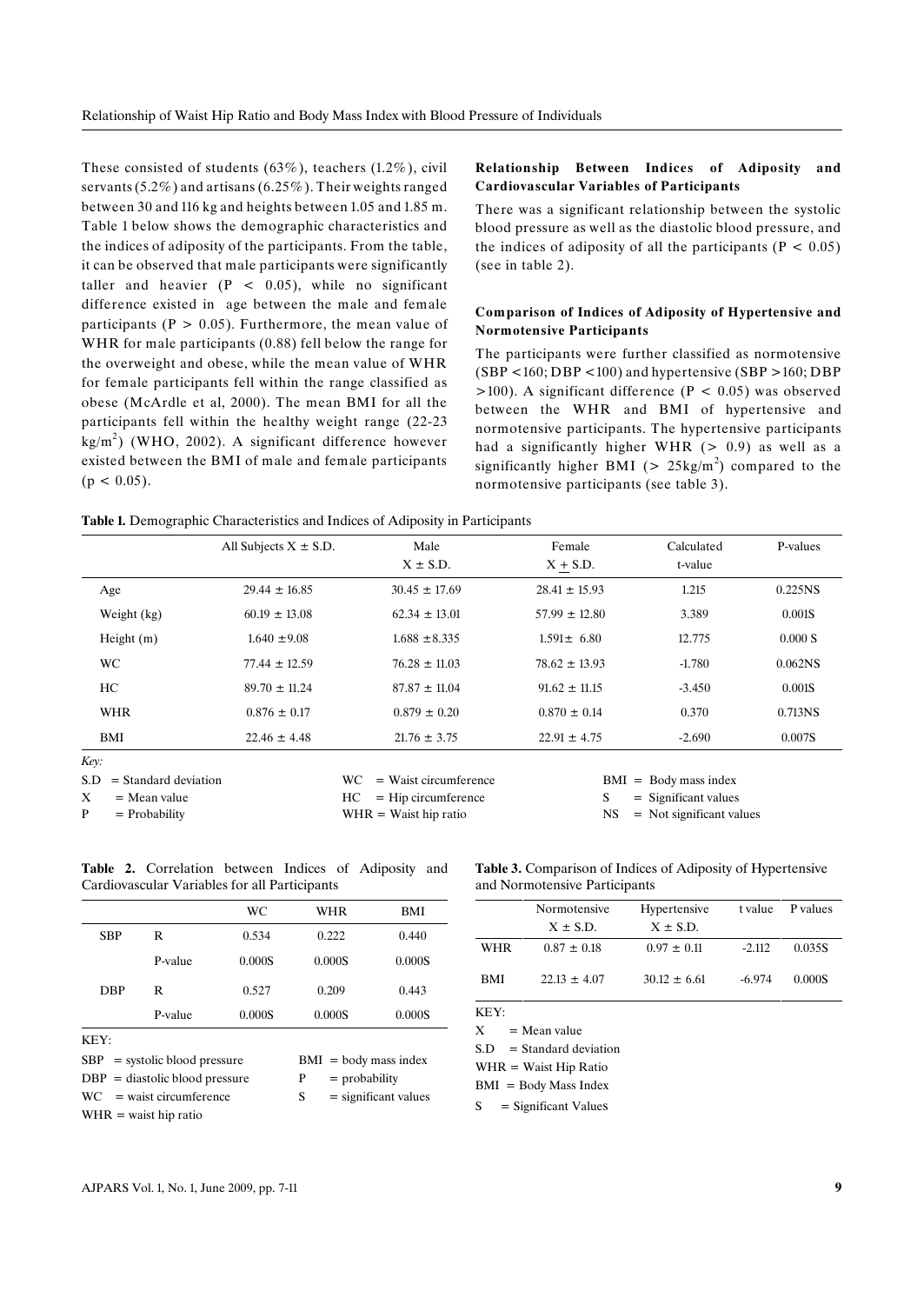### **DISCUSSION**

In this study, the mean values of WHR for female participants ( $> 0.9$ ) fall within the range classified as obese in women. This shows an increase in abdominal fat (Flier and Flier, 2005) for this group of participants, even though the mean value for BMI falls within the healthy weight range. This corroborates the observation by James (1996) and Welborn (2003) that WHR may prove to be a more appropriate and universal indicator of risk for an ethnically-diverse population. It has also been suggested to be a better indicator of cardiovascular risk, as it is less dependent on body size and height (James, 1996; Welborn, 2003).

Furthermore, the measurements used for obesity assessment in this study – BMI and WHR, correlated significantly with systolic and diastolic blood pressures. This result is similar to that of Canoy et al (2004), in which it was observed that waist and hip circumferences were positively related to systolic and diastolic blood pressures in male and female participants who were involved in a Norfolk cohort study. However, hip circumference was not independently correlated with blood pressure.

In addition, the result of this study showed that an increase in BMI  $> 25 \text{kg/m}^2$  (Dowling and Pi-Sunyer, 1993; Nesto, 2003) and WHR  $> 0.9$  (Flier and Flier, 2005) correlates with hypertension in both the male and female participants. This finding is in accordance with the study by Hartz et al (1984), in which it was discovered that WHR is a strong independent indicator of hypertension, particularly in men aged 40-59 years and women aged 40-69 years. However, age disparity in relation to hypertension was not taken into consideration.

#### **References**

- Bray, G.A. and Gray, D.S. (1988) Obesity. Part 1- Pathogenesis. *West Journal of Medicine* 149: 429-41.
- Cameron, A.J., Welborn, T.A. and Zimmet P.Z. (2003) Overweight and obesity in Australia: The 1999-2000 Australian Diabetes, Obesity and Lifestyle Study. *Medical Journal of Australia* 178, pp.427-432.
- Canoy, D., Luben, R., Welch, A., Bingham, S., Wareham, N., Day, N. and Khaw, K.T. (2004) Fat distribution, body mass index and blood pressure in 22,090 men and women in the Norfolk cohort of the European prospective investigation into cancer and nutrition (EPIC-Norfolk) study. *Journal of Hypertension* 22(11), pp.2067-74.
- Despres, J.P., Lemieux, I. and Prud'Homme, D. (2001) Treatment of obesity, need to focus on high risk abdominally obese patients. *British Medical Journal* 322, pp.716-720.
- Dowling, H.J. and Pi-Sunyer, F.X. (1993) Race- dependent health risks of upper body obesity. *Diabetes* 42, pp.537-43.
- Flier, J.S. and Maratos, E. (2005) Obesity. In: Kasper, D.L. and Fauci, A.S. (eds) *Harrison's Principles of Internal Medicine*  $16<sup>th</sup>$  ed. New York, McGraw-Hill, pp.423-40.
- Hartz, A.J., Rupley, D.C. and Rimm, A.A. (1984) The association of girth measurements with disease in 32,856 women. *American Journal of Epidemiology* 119, pp.71-80.
- James, W.P.T. (1996) The epidemiology of obesity: In: Chadwick, D.J. and Cardew, G. (eds) T*he Origin and Consequences of Obesity.*(Ciba Foundation Symposium 201). Cichester, John Wiley, pp.1-16.
- Lapidus, L., Bengtsson, C., Larsson, B., Pennert, K., Rybo, E. and Sjostrom, L. (1984) Distribution of adipose tissue and risk of cardiovascular disease and death: A 12-year follow up of participants in the population study of women in Gothenburg, Sweden. *British Medical Journal* 289, pp.1257- 61.
- Lemieux, B., Prud'Homme, D., Bouchard, C., Tremblay, A. and Despres, J.P. (1996) A single threshold value of waist girth identifies normal weight and overweight subjects with excess visceral adipose tissue. *American JournalofClinical Nutrition* 64, pp.683-693.
- Larsson, B., Svardsudd, K. and Welin, L. (1984) Abdominal adipose tissue distribution, obesity andriskof cardiovascular disease and death: 13 year follow-up of participants in the study of men born in 1913. *Br. Med. J. (Clin*. *Res. Ed.)* 288(6428), pp.1401 - 1404.
- McArdle, W.D., Katch, F.I., and Katch, V.L. (2000) *Training the Anaerobic Energy Systems. Essentials of Exercise Physiology*  $2<sup>nd</sup>$  ed. Lippincott Williams and Wilkins.
- Neaton, J.D. and Wentworth, D. (1992) Serum cholesterol, blood pressure, cigarette smoking and death from coronary heart disease. Overall findings and differences by age for 316, 099 white men, multiple risk factor intervention trial research group. *Archives of Internal Medicine* 152, pp.56-64.
- Nesto, R.W. (2003) The relation of insulin resistance syndromes to risk of cardiovascular disease. *Review of Cardiovascular Medicine* 4(6), pp.11-18.
- Ostchega, Y., Dillon, C.F., Hughes, P., Carroll, M. and Yoon, S. (2007) Trends in hypertension-prevalence, awareness, treatment and control in older U.S. adults: Data from the National Health and Nuitrition Examination Survey 1988- 2004. *Journal of American Geriatric Society* 55(7), pp.1056- 1065.
- Ohlson, L.O., Larson, B., Svarsudd, K., Welin, L., Ericksson, H. and Wilhelmson, L. (1985) The influence of body fat distribution on the incidence of diabetes mellitus, 13.5 years follow up of participants of men born in 1913. *Diabetes* 34(10), pp.1055-1058.
- Padwal, R., Straus, S.E. and McAlister, E.A. (2001) How do cardiovascular risk affect whether we recommended therapy